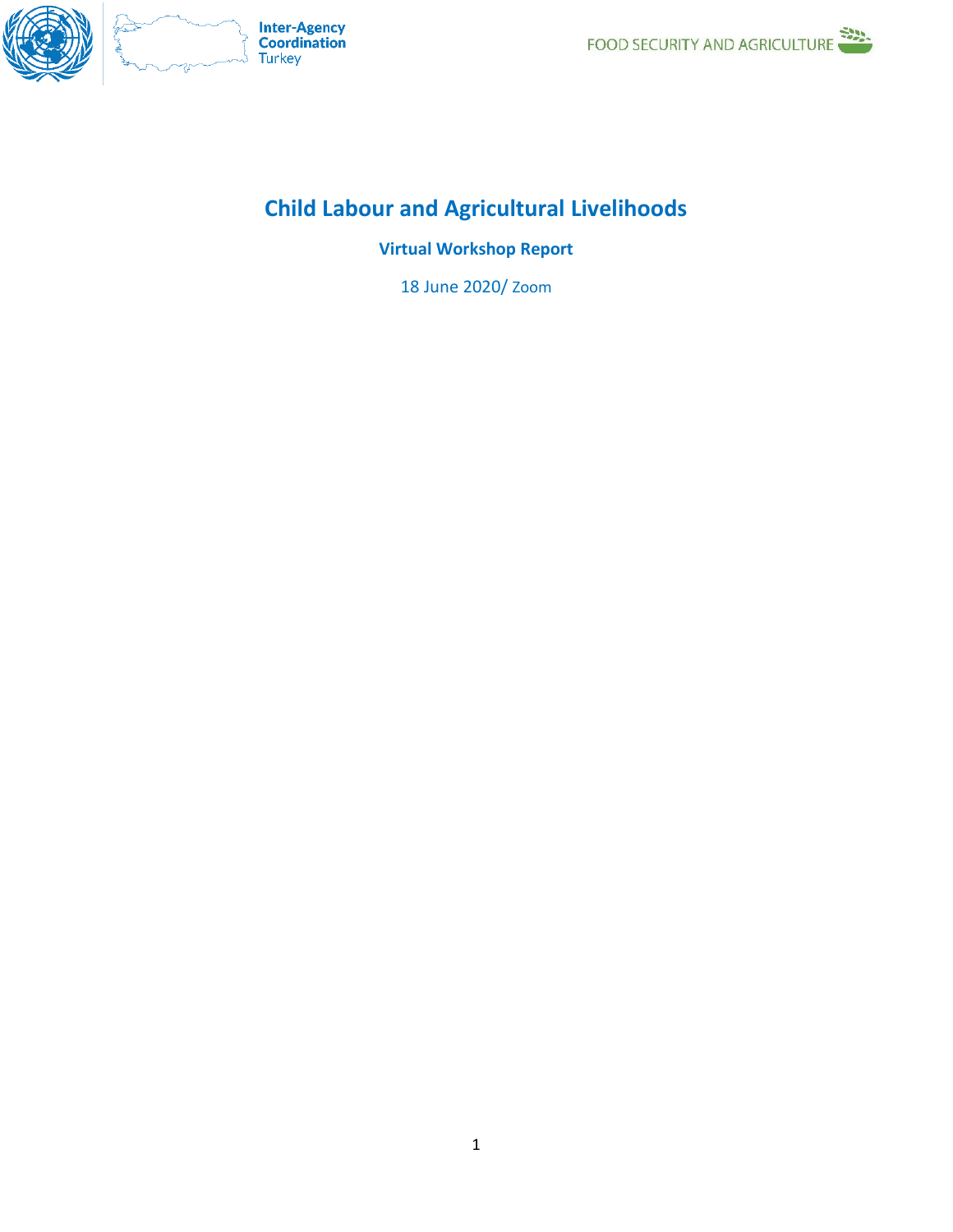

United Nations Declaration of the Rights of the Child states that, children should be protected from all kinds of exploitation and not be employed before a minimum age and it emphasizes that the child should not be forced to work in a job or profession that would prevent their education and development. Child labour violates the rights of children provided under the "UN Convention on the Rights of Child". Today, globally, the majority of child labour is found in the agriculture sector with over 70% of children engaged in the child labour. Almost 108 million boys and girls are involved in child labour in crop production, livestock, forestry, fisheries or aquaculture; they are often working long hours and facing occupational hazards.

Food insecurity exposes children to different risks and negative coping mechanism. Child labour maintains a cycle of poverty for the children, their families and communities. Without education, these boys and girls are likely to remain poor. The incidence of child labour in agriculture violates the principles of decent work. By maintaining poverty, it undermines the efforts to reach sustainable food security and end hunger.

Some activities may help child development and may help children to acquire important livelihood skills and contribute to their survival and food security. But Children's work should not jeopardize any of their other rights including the right to education". Gender roles and dynamics should be taken into consideration and analyzed because girls and boys may face different risks based on gender and age.

To address the child labour issue in agriculture sector, the Food Security and Agriculture (FSA) sector organized a workshop on "Child Labour and Agricultural Livelihoods". The training was organized through a virtual workshop due to the current teleworking arrangements on 18<sup>th</sup> of June 2020.

#### **Scope and objectives:**

FSA sector recognizes the challenges that the COVID-19 pandemic is posing on rural livelihoods, and as conditions are likely to persist, it may further put children at risk of child labour. The workshop proposed to discuss Child Labour in seasonal agricultural works, among Syrians under Temporary Protection (SuTP) and in host communities. It also offered an opportunity to the participants to discuss and identify important factors in agricultural livelihood programmes, in order to address the child labour issue during these programmes, and reinforce existing initiatives for both refugees and host communities. The aim of the training was to discuss the child labour situation in agricultural livelihood programmes in Turkey by bringing together all actors and relevant Ministries on-board.

Specific objectives of the training were:

- Inform the participants about existing policies and frameworks around child labour and analyze the existing legislations and reforms in this context.
- Identify important factors in agricultural livelihood programmes, in order to address the child labour issue during these programmes.
- Reinforce existing initiatives for both refugees and host communities while paying attention to child labour issue.
- Find ways for multi-sectoral approaches to combat child labour
- Provide recommendations to develop, introduce and improve the policies and systems to combat child labour in Agriculture sector.

#### **Participants:**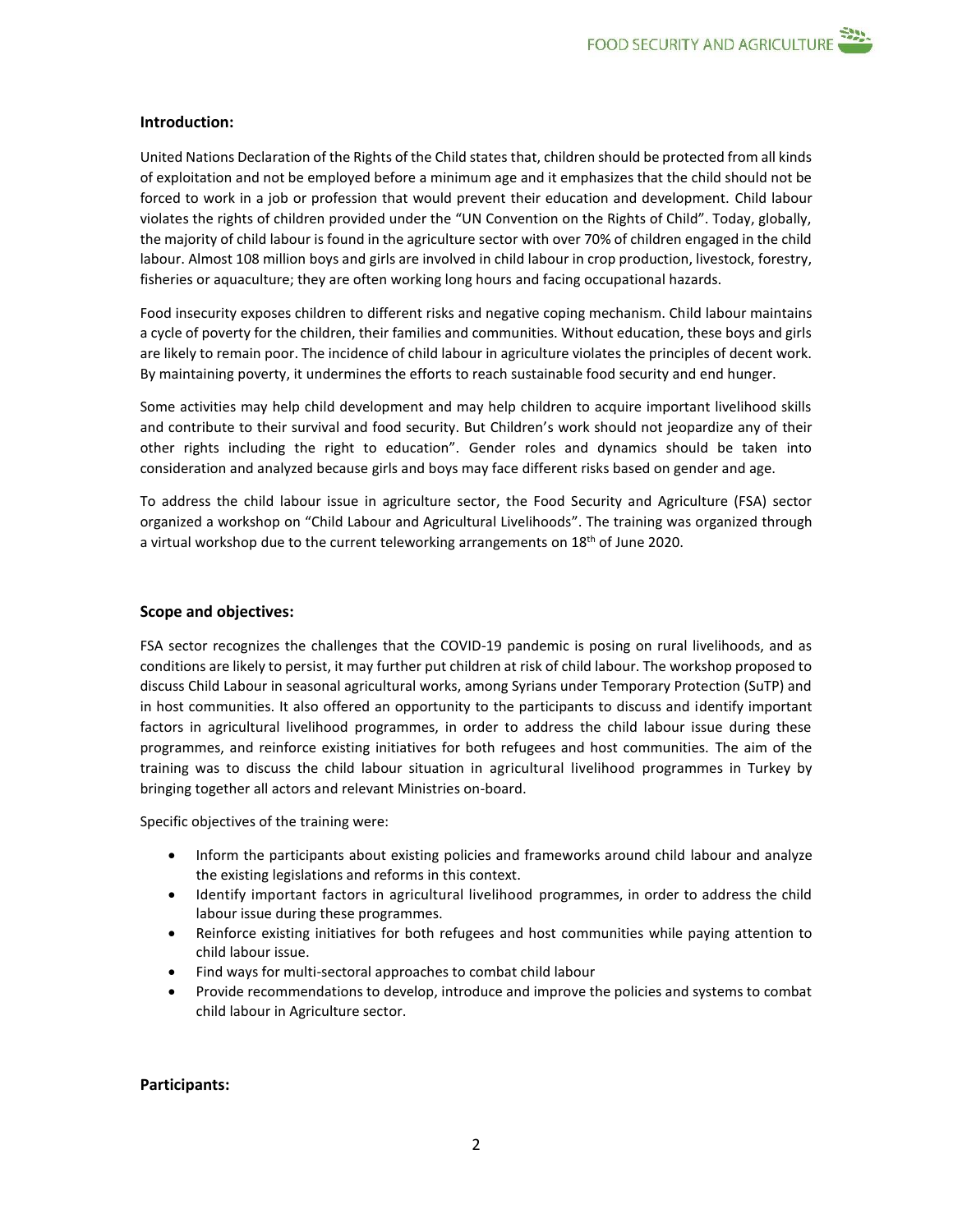FAO, as the coordinator of the FSA sector, supports the integration of child labour considerations into national policies and rural development strategies. Under its wider effort to eliminate child labour in agriculture, it also promotes strengthening and diversification of the incomes of rural families so that they have the means to send their children to school rather than work.

The workshop gathered around 60 participants from UN agencies and National and International Organizations. Ministry of Family Labour and Social Services (MoFLSS) and Ministry of Agriculture and Forestry (MoAF) also participated and contributed to the workshop.

#### **Workshop Sessions:**

The FSA Sector Coordinator and spokespersons from the MoFLSS facilitated the workshop and MoAF joined to present and elaborate on policies and laws that regulate child work in Turkey. Due to nature, duration and time constraint, a Q&A and discussion session was kept after the presentations.

## **Session 1: Laws, Policies and Programmes Regulating Children's work and Aiming to Combat Child Labour in Turkey**

Ms. Elif Bor, Specialist Labour, Employment Policies Department of MoFLSS provided background information on the child labour under Turkish labour Laws and the efforts put by the ministry since 1990 in introducing the Policies on Elimination of child labour since then the incidence of child labour has decreased from 15.2% to 4.4%.

She mainly focused on informing the participants about child labour in Turkish Labour Law, efforts in elimination of CL, and National Employment Strategy (2017-2023).

The National Employment Strategy is the guide of the employment policy in Turkey, it includes 4 main policy pillars aiming to solve structural problems in the labour market in 7 sectors including the agriculture sector. A comprehensive strategy includes eliminating poverty, increasing the quality and accessibility of education and increasing awareness about CL laws. Under the action plan related to Strengthening linkages between Employment and Social Protection in the Agriculture sector, there are specific measures focusing on combatting CL, and these measures focus on improving working and living conditions of seasonal agriculture workers, institutional capacity building, development of vocational skills, summer schools, social/sports activities and Awareness Raising.

She also touched upon the challenges in agriculture sector and the problems faced by the seasonal agriculture workers, while mentioning that they are aiming to overcome these obstacles together with the relevant institutions (The Provincial Directorate of Labour and Employment Agency, The Provincial Directorate of Social Security Institution) through monitoring and detecting the child labour and ensuring that children's families have access to the public services they need and organizing activities to improve social awareness and sensitivity related to the subject.

There was a short briefing on the measures taken by the ministry during COVID-19 pandemic to ensure the sustainability of agriculture production.

Followed by the presentation of MoFLSS, Ms. Aslı ÇAVUŞ gave a speech on behalf of the Department of Training and Publication of the Ministry of Agriculture and Forestry (MoAF) regarding the activates they implement in order to reduce child labour in agriculture sector.

#### **Session 2, Part 1: Policies and frameworks on Child Labour in Agriculture (FAO).**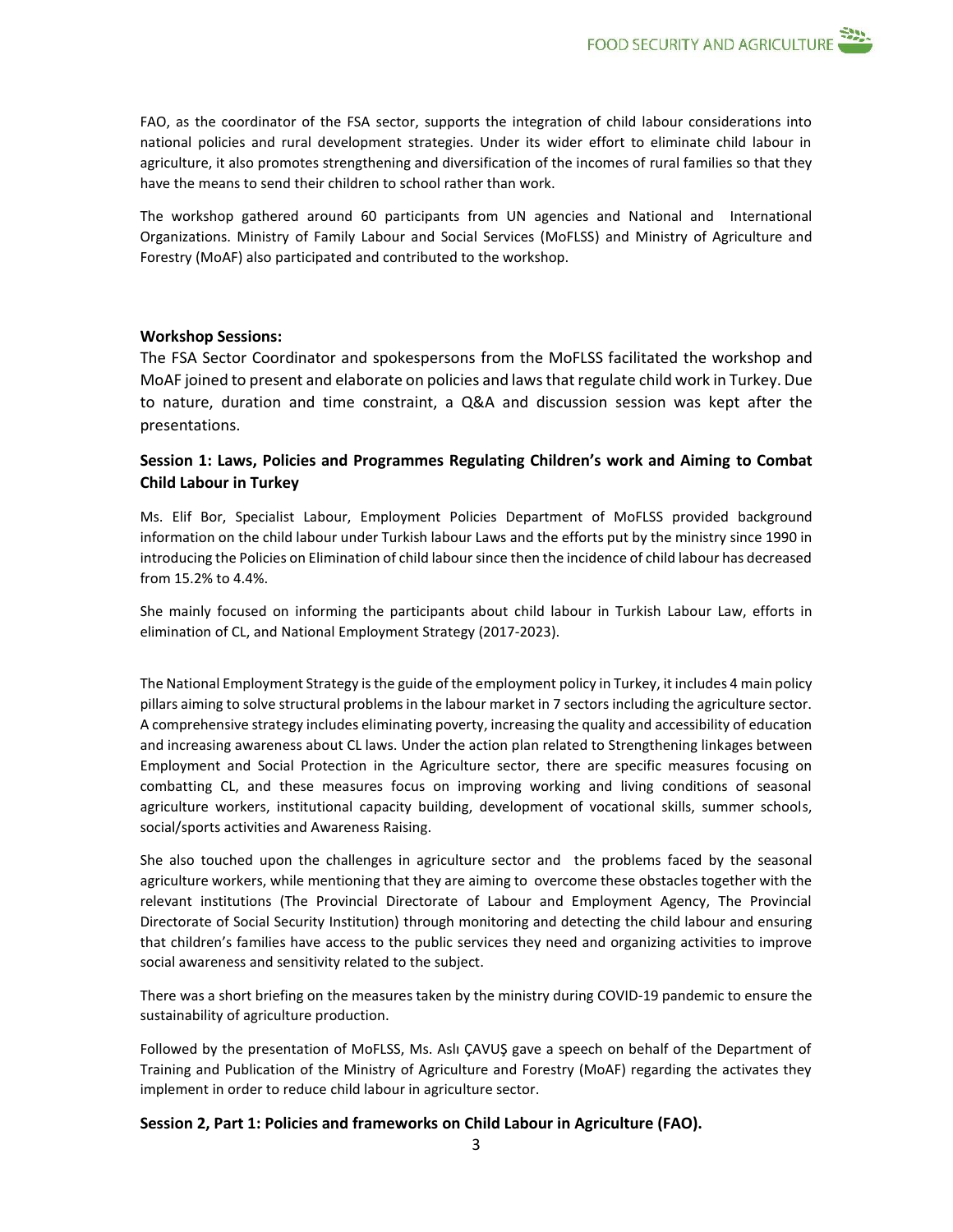Mr. Ercan Dansuk, the Social Protection Specialist of The Food and Agriculture Organization of the United Nations (FAO) in his presentation, gave information about FAO's fourth policy document on child labour, which is launched in June 2020, and provided statistics showing the number of working children in Turkey as well as presented the vicious circle of poverty as root cause of child labour. Besides, he discussed four principles in FAO's approach; inclusiveness, social sustainability, integrated approach and collaboration. He stressed that despite the recent progress, agriculture is still the sector where by far the largest share of child labour is found and we can combat child labour through adopting holistic approaches and through cross sector collaborations. FAO is substantially increasing its work in this area, in collaboration with the ILO, in order to address this challenge.

### **Session 2, Part 2: Policies and frameworks on Child Labour in Agriculture (ILO).**

Mr. Nejat Kocabay the Senior Program Officer from International Labour Organization (ILO) (co-chair Child Labour Technical Group), shared with the participants ILO's perspective on child labour and the inter-linked factors. He presented ILO's cycle of life; poverty, socio-economic factors and lack of livelihood opportunities, as main reasons behind child labour. He stressed on bringing the national legislation in line with international laws and conventions on child labour and the role of awareness raising on this subject across all the activities and programmes. He emphasized that the need to monitor the child labour in agriculture is highlighted during the COVID-19 pandemic due to the loss of livelihoods hence it puts additional responsibility on all humanitarian actors, local and national government to strictly monitor the incidence of child labour at field level.

### **Session 3: A Multi-Sectoral Programme to Combat Child Labour**

Ms. Dilek Karagöz Küpeli from UNICEF (co-chair Child Labour Technical Group) started the session through a refresher to test the participants' knowledge on child labour issues and situation in Turkey. She presented statistics of the children engaged in child labour and disaggregated by age, gender and economic activity and revealed the socio-economic impact of the COVID-19 crisis on the health and wellbeing of the most vulnerable families and their children including seasonal migratory agriculture workers. She shared the concerns about the families' ability to cope with the economic shocks resulting from COVID-19 and how they will resort to negative coping mechanisms such as child labour due to informal laborers' lack of access to social safety networks.

She elaborated on UNICEF's multi-sectoral strategy in Turkey towards the elimination of child labour, and the gender dynamics in CL and how it effects girls and boys differently. Other contributory factors are socio-economic and psychosocial. Under the strategy, she suggested having child-sensitive and comprehensive social policies; evidence based policy and programme to combat CL, besides introducing business practices upholding child rights and increasing families' resilience to depend less on CL

At the end, child labour toolkit, booklets and tools developed by CL technical group were shared with the participants.

## **Session 4: Seasonal migratory agricultural worker families and their children – prevention of child labour in agriculture**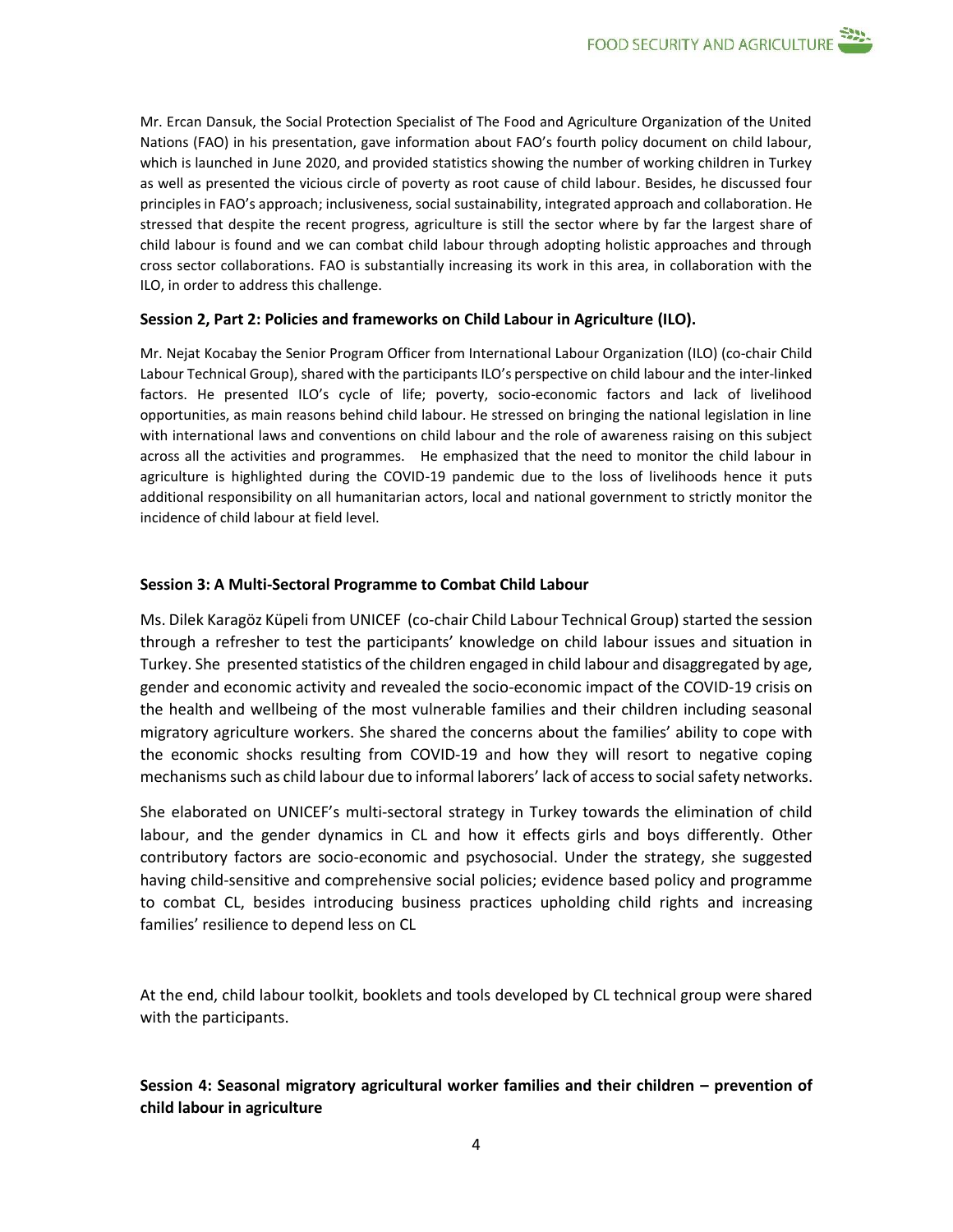Ms. Sinem Bayraktar from Development Workshop Cooperative (DWC) briefed the participants on the findings of their studies and researches in agriculture sector. 32% of total children engaged in CL work in agriculture sector, 50% of agricultural labour is composed of children. She mentioned about the status of temporary tented settlements and worst forms of child labour. Role of intermediaries is critical in combating CL, and intermediaries should be formalized. There is need to look into existing legal and institutional frameworks and gaps around CL and occupational hazards. There is need for awareness raising, access to education, and evidence based advocacy in collaboration with UNICEF and other relevant actors.

The session focused on combating child labour, reducing poverty and deprivation, protecting and developing the natural environment, strengthening the position of women in society and supporting gender-balanced development, increasing cooperation for regional and international development, and designing and implementing sustainable development unites.

### **Session 5: Combating Child Labour through Social Protection and Child Protection**

Ms. Hatem Efe Keller the Protection Program manager from Support to Life (STL) spoke about STL's activities and observations regarding child labour and seasonal agriculture through their programming and projects on child protection through developing code of conduct to ensure all policies and procedures are in place to prevent harm to children, establishing a community center and children committees, and providing support to establish child labour prevention commissions in seasonal agriculture for elimination of CL. Projects including conditional cash transfers for education can help eliminate CL.

She shared the challenges faced by SuTP children that their field teams have identified which included lack of access to education services, language barriers, socio-economic factors and exclusion from the social security schemes. These challenges can be addressed through improved coordinated efforts between local actors while designing their programmes. Some suggestions included advocacy for CL laws at local levels, awareness raising for all stakeholders, women empowerment, child participation, improved living conditions and private sector engagement to create livelihood opportunities for the families.

#### **Session 6: Socio-economic factors resulting in Child Labour in Agriculture**

Ms. Imren Arslanoglu Assistant Livelihoods Officer from UNHCR summarized the factors leading to child labour highlighting loss of livelihood and social norms as two of the main factors resulting in CL and UNHCR's approach to strengthen the nexus through working on securing individuals' basic needs, supporting transitioning from aid-dependency to self-reliance, strengthening access to livelihoods opportunities and supporting employment and entrepreneurship.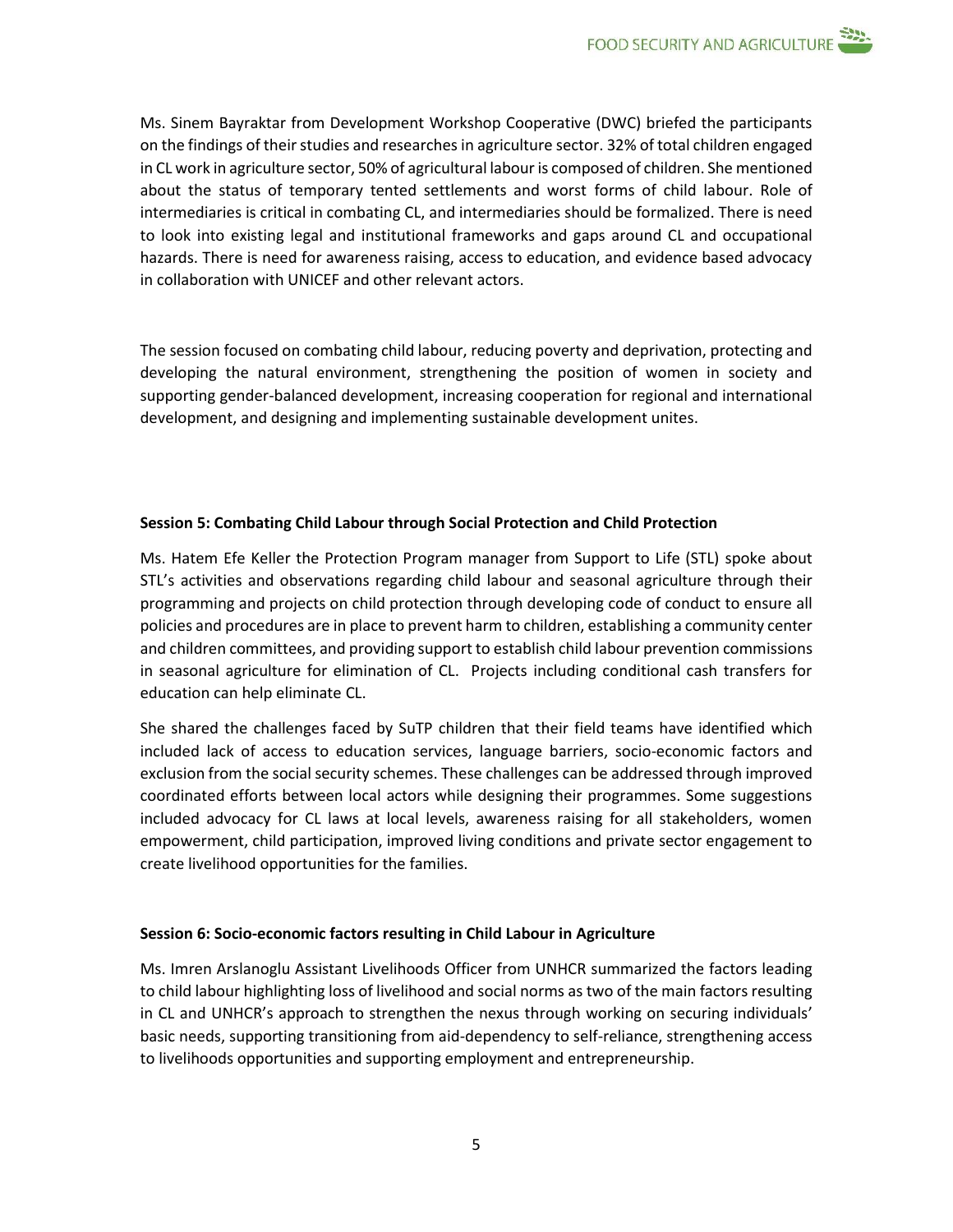UNHCR observed multiple needs and stressed on job creation, on the job training opportunities, language courses, awareness about work regulations, informal employment and market needs assessment.

Between 2017 to 2019, UNHCR and FAO had a joint agriculture program that provided theoretical and on the job training for over 2700 beneficiaries. In 2020 they aim to continue engaging in agriculture sector by collaboration with FAO. Ms. Imren also briefly addressed the risks faced by informal workers in Turkey.

#### **Q&A and discussion session:**

The partners discussed the reasons behind CL in agriculture sector and they agreed upon working in parallel and engaging at different levels in order to ensure that different dynamics of factors causing CL are covered and to make the families more resilient against economic shocks and social norms.

In response to a question DG Labour, Mr. Ibrahim Demircan gave a comprehensive overview of the reasons behind CL in agriculture sector, and informed the participants that the ministry is well aware of this issue and has been combating child labour at all fronts, he further informed that the ministry is planning to establish units at district level to monitor CL incidents. He further ensured that the ministry is putting its efforts to eliminate child labour by 2023.

## **Conclusion and recommendations:**

The workshop was a fruitful opportunity for all participants to know more about the child labour in seasonal agricultural works in Turkey and about the situation of the seasonal workers during covid-19 pandemic.

Following are the main recommendations that resulted from the discussions during the workshop:

- **Need to scale up efforts and coordination**: mainstream child labour in agriculture and food security policies and programmes, more social protection, involve influential partners such as development banks and the private sector as well as including child labour prevention in large scale agriculture and food security programmes. Including improved multi-sectoral coordination for multi-sectoral programming to combat CL, including engagement with education sector and MHPSS technical group;
- **Awareness raising about CL laws and regulations** among all stakeholders at national and local levels, as part of the regular programming. Within field level programmes, there is a strong importance of including a**n area-based approach**, which includes **awareness raising and building resilience**
- **Power balance:** Need to make a fundamental shift in the power balance of the food supply chain. This includes giving farmers and rural workers more negotiation power to negotiate their terms and conditions and more balance of resources down the supply chain so that farmers get a better price, decent work and living conditions.
- **Role of Intermediaries and small holders:** The COVID-19 will have very detrimental effects on farmers, which is likely to exacerbate the number of children in child labour.